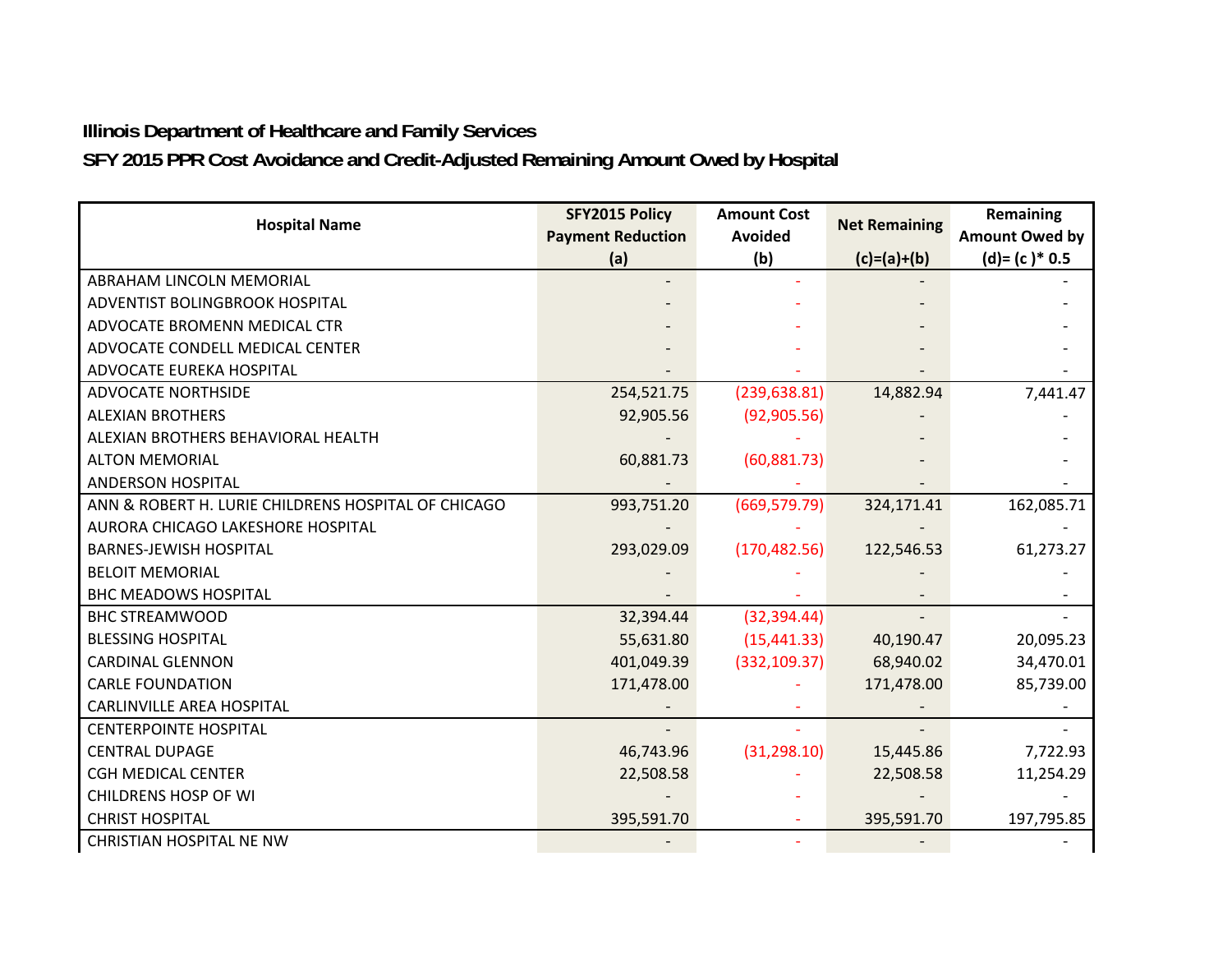| <b>CLARIAN HEALTH PARTNERS</b>         | 19,076.49  | (19,076.49)   |            |           |
|----------------------------------------|------------|---------------|------------|-----------|
| <b>CLAY COUNTY</b>                     |            |               |            |           |
| <b>COMMUNITY MEMORIAL-STAUNTON</b>     |            |               |            |           |
| <b>COMMUNITY-MUNSTER</b>               | 23,655.70  | (18, 201.96)  | 5,453.74   | 2,726.87  |
| <b>COPLEY MEMORIAL</b>                 |            |               |            |           |
| <b>CRAWFORD MEMORIAL</b>               |            |               |            |           |
| <b>CROSSROADS COMMUNITY</b>            | 17,462.36  | (6,608.97)    | 10,853.39  | 5,426.70  |
| DEACONESS-EVANSVILLE                   | 32,690.56  | (32,690.56)   |            |           |
| <b>DECATUR MEMORIAL</b>                | 36,536.08  |               | 36,536.08  | 18,268.04 |
| DELNOR COMMUNITY-GENEVA                |            |               |            |           |
| DR. JOHN WARNER                        | 1,580.45   | (2,921.88)    |            |           |
| <b>EDWARD HOSPITAL</b>                 | 105,332.04 | (105, 332.04) |            |           |
| <b>ELMHURST MEMORIAL</b>               |            |               |            |           |
| <b>EVANSTON HOSPITAL</b>               | 104,586.26 | (84, 469.39)  | 20,116.87  | 10,058.44 |
| <b>FAIRFIELD MEMORIAL</b>              |            |               |            |           |
| <b>FAYETTE COUNTY</b>                  | 7,447.67   | (14, 664.40)  |            |           |
| <b>FERRELL</b>                         | 12,053.64  |               | 12,053.64  | 6,026.82  |
| <b>FOSTER G. MCGAW</b>                 | 143,668.64 |               | 143,668.64 | 71,834.32 |
| <b>FRANKLIN HOSPITAL</b>               |            |               |            |           |
| <b>FREEPORT MEMORIAL</b>               | 10,823.90  |               | 10,823.90  | 5,411.95  |
| <b>GALESBURG HOSPITAL CORPORATION</b>  |            |               |            |           |
| <b>GARFIELD PARK HOSPITAL</b>          |            |               |            |           |
| <b>GATEWAY REGIONAL MEDICAL CENTER</b> |            |               |            |           |
| <b>GENESIS MED CTR ILLINI CAMPUS</b>   |            |               |            |           |
| <b>GENESIS MEDICAL CENTER</b>          | 14,923.16  |               | 14,923.16  | 7,461.58  |
| <b>GIBSON COMMUNITY HOSPITAL</b>       | 6,714.62   |               | 6,714.62   | 3,357.31  |
| <b>GLENOAKS</b>                        |            |               |            |           |
| <b>GOOD SAMARITAN-DOWNERS GROVE</b>    |            |               |            |           |
| <b>GOOD SAMARITAN-MT VERNON</b>        | 11,919.21  | (3,754.66)    | 8,164.55   | 4,082.28  |
| <b>GOOD SHEPHERD</b>                   |            |               |            |           |
| <b>GOTTLIEB MEMORIAL</b>               | 78,516.27  | (78, 516.27)  |            |           |
| <b>GRAHAM HOSPITAL</b>                 | 13,203.66  |               | 13,203.66  | 6,601.83  |
| <b>GREAT RIVER MEDICAL CENTER</b>      |            |               |            |           |
| <b>GREENVILLE REGIONAL HOSPITAL</b>    |            |               |            |           |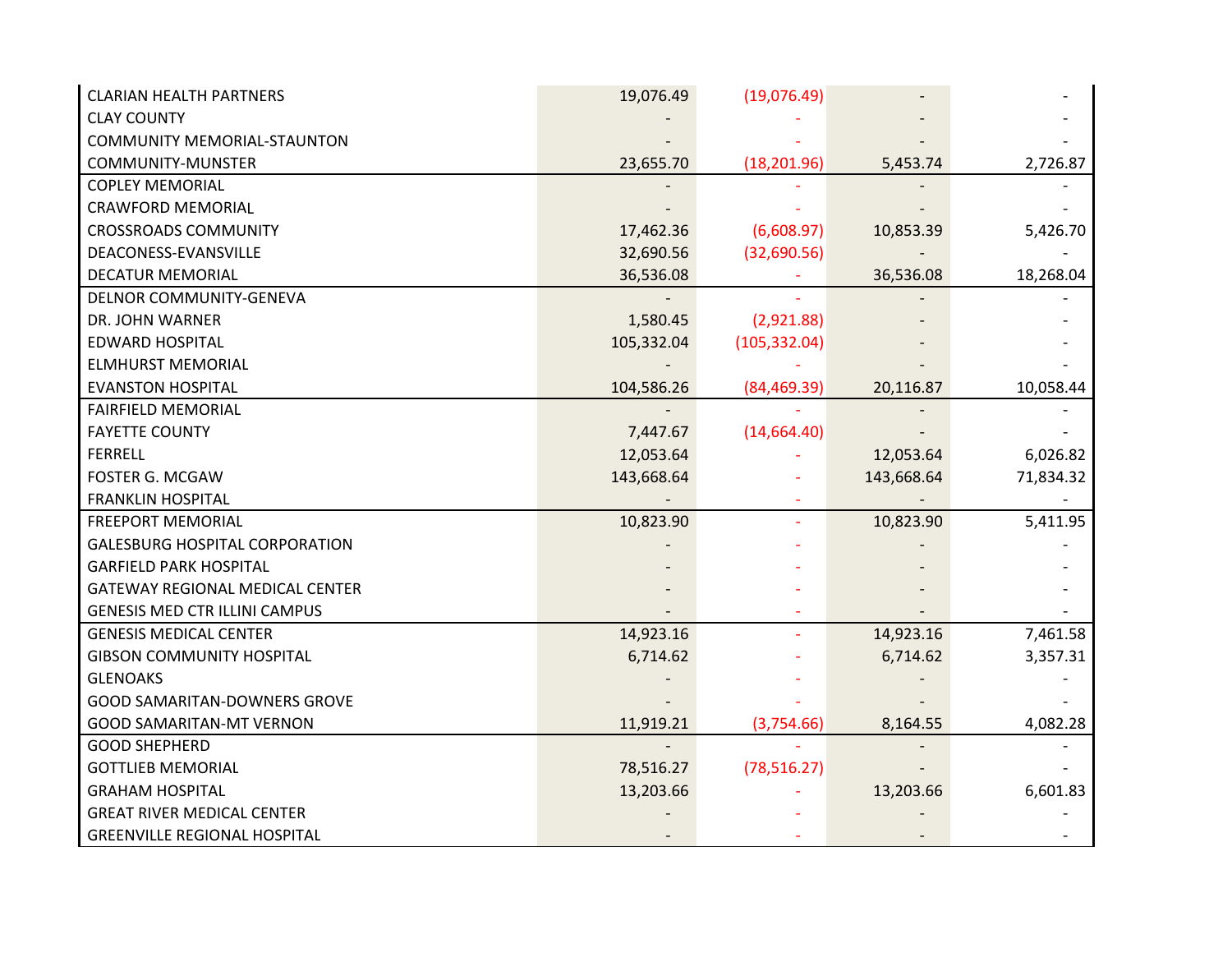| <b>HAMILTON MEMORIAL</b>           | 4,047.64   |               | 4,047.64   | 2,023.82   |
|------------------------------------|------------|---------------|------------|------------|
| HAMMOND-HENRY                      | 6,183.34   | (6, 183.34)   |            |            |
| HANNIBAL REGIONAL HOSPITAL         |            |               |            |            |
| <b>HARDIN COUNTY GENERAL</b>       | 4,714.34   | (1,959.56)    | 2,754.78   | 1,377.39   |
| HARRISBURG MEDICAL CENTER          | 5,058.09   |               | 5,058.09   | 2,529.05   |
| HARSHA BEHAVIORAL CENTER INC.      |            |               |            |            |
| <b>HARTGROVE HOSPITAL</b>          |            |               |            |            |
| HEALTHSOUTH DEACONESS REHAB        |            |               |            |            |
| HEARTLAND REGIONAL MED CTR         | 161,439.20 | (130, 034.06) | 31,405.14  | 15,702.57  |
| <b>HERRIN HOSPITAL</b>             | 22,487.70  |               | 22,487.70  | 11,243.85  |
| <b>HILLSBORO HOSPITAL</b>          |            |               |            |            |
| <b>HINSDALE HOSPITAL</b>           |            |               |            |            |
| <b>HOLY CROSS</b>                  | 469,402.56 | (422,098.31)  | 47,304.25  | 23,652.12  |
| HOOPSESTON COMMUNITY MEMORIAL      |            |               |            |            |
| <b>HOPEDALE HOSPITAL</b>           |            |               |            |            |
| <b>ILLINI COMMUNITY</b>            |            |               |            |            |
| ILLINOIS VALLEY COMMUNITY HOSPITAL | 22,239.60  |               | 22,239.60  | 11,119.80  |
| <b>INGALLS MEMORIAL</b>            | 124,217.06 | (124, 217.06) |            |            |
| INST OF PHYSICAL MED AND REHAB     |            |               |            |            |
| <b>IROQUOIS MEMORIAL</b>           |            |               |            |            |
| J H STROGER HOSP OF COOK CTY       |            |               |            |            |
| JACKSON PARK HOSPITAL FOUNDATION   | 862,026.30 |               | 862,026.30 | 431,013.15 |
| <b>JERSEY COMMUNITY</b>            | 10,467.51  | (10, 467.51)  |            |            |
| KATHERINE SHAW BETHEA              | 34,342.86  | (21,590.01)   | 12,752.85  | 6,376.42   |
| <b>KEWANEE HOSPITAL</b>            | 10,623.57  | (10,623.57)   |            |            |
| KINDRED CHICAGO CENTRAL HOSP       |            |               |            |            |
| KINDRED HOSPITAL - CHICAGO         | 140,299.84 |               | 140,299.84 | 70,149.92  |
| KINDRED HOSPITAL - ST LOUIS        |            |               |            |            |
| KINDRED HOSPITAL - SYCAMORE        |            |               |            |            |
| KINDRED HOSPITAL PEORIA            |            |               |            |            |
| KINDRED HOSPITAL SPRINGFIELD       |            |               |            |            |
| <b>KIRBY MEDICAL CENTER</b>        | 4,089.80   |               | 4,089.80   | 2,044.90   |
| KISHWAUKEE                         |            |               |            |            |
| LA GRANGE MEMORIAL                 |            |               |            |            |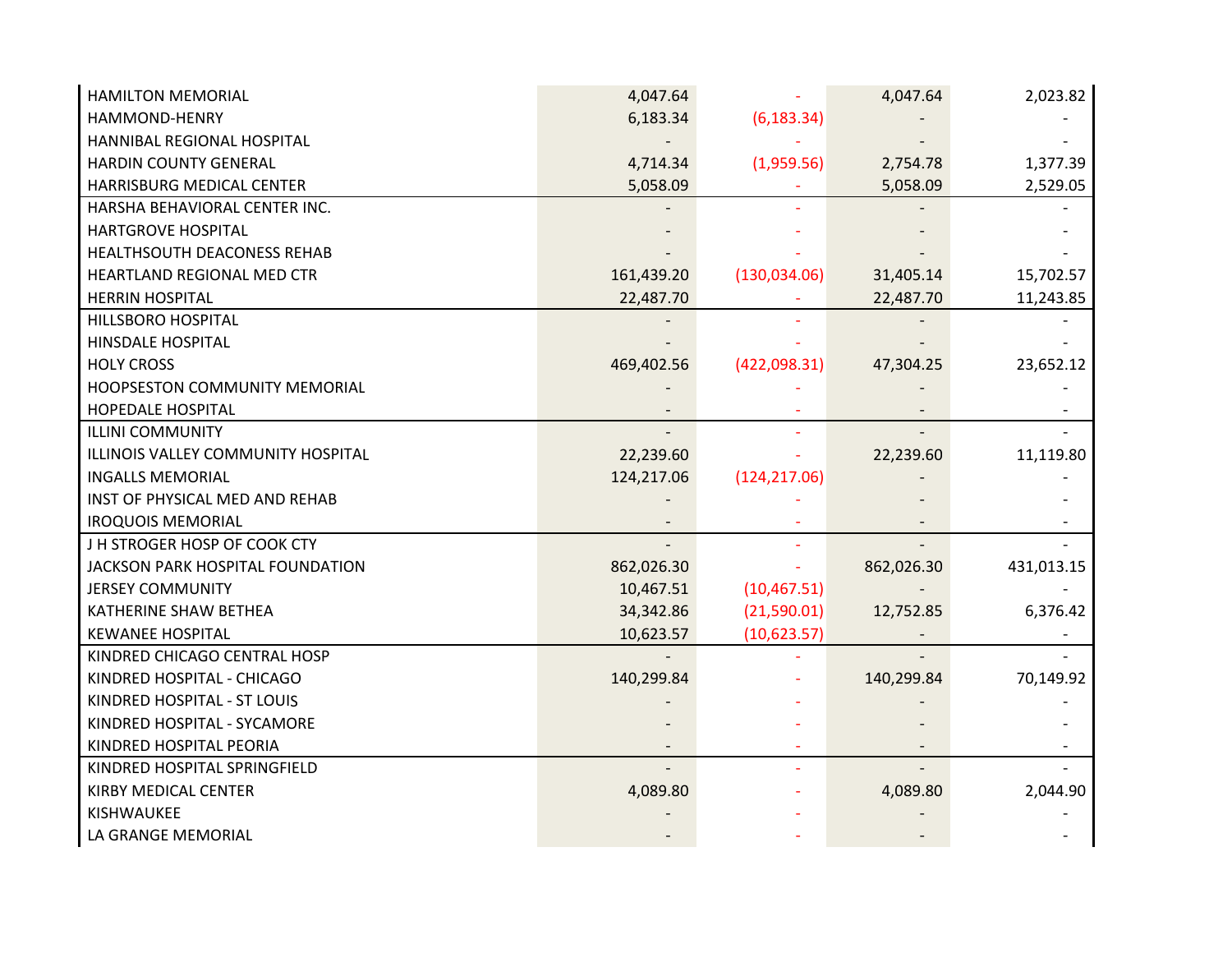| LA RABIDA CHILDRENS                 | 363,085.25 | (197, 662.26) | 165,422.99 | 82,711.49  |
|-------------------------------------|------------|---------------|------------|------------|
| LAKEVIEW NEUROREHAB CENTER MIDWEST  |            |               |            |            |
| LAWRENCE COUNTY MEMORIAL            |            |               |            |            |
| LINCOLN PARK HOSPITAL               |            |               |            |            |
| LINCOLN PRAIRIE BEHAVIORAL HC       |            |               |            |            |
| LITTLE COMPANY OF MARY HOSPITAL     |            |               |            |            |
| <b>LORETTO HOSPITAL</b>             | 222,832.19 |               | 222,832.19 | 111,416.10 |
| LOUIS A WEISS MEMORIAL              | 249,720.72 | (68, 539.02)  | 181,181.70 | 90,590.85  |
| LOURDES HOSPITAL, INC.              |            |               |            |            |
| <b>LUTHERAN GENERAL</b>             |            |               |            |            |
| <b>MACNEAL MEMORIAL</b>             | 98,852.71  |               | 98,852.71  | 49,426.36  |
| MARIANJOY REHABILITATION HOSPITAL   |            |               |            |            |
| <b>MARSHALL BROWNING</b>            | 6,737.96   | (6,737.96)    |            |            |
| <b>MARYVILLE SCOTT NOLAN</b>        | 298,514.59 | (298, 514.59) |            |            |
| <b>MASON DISTRICT</b>               | 3,310.99   | (6,698.82)    |            |            |
| <b>MASSAC MEMORIAL</b>              | 4,951.80   | (4,951.80)    |            |            |
| MCDONOUGH DISTRICT                  | 25,750.51  | (25,750.51)   |            |            |
| MEMORIAL MEDICAL CENTER             |            |               |            |            |
| MEMORIAL MEDICAL CENTER             | 53,909.64  | (53,909.64)   |            |            |
| MEMORIAL-BELLEVILLE                 | 69,953.85  | (60, 637.31)  | 9,316.54   | 4,658.27   |
| MEMORIAL-CARBONDALE                 | 41,334.09  |               | 41,334.09  | 20,667.05  |
| MEMORIAL-CARTHAGE                   |            |               |            |            |
| MEMORIAL-CHESTER                    | 2,139.70   | (6, 209.36)   |            |            |
| <b>MENDOTA COMMUNITY</b>            | 9,692.97   |               | 9,692.97   | 4,846.49   |
| <b>MERCER COUNTY</b>                |            |               |            |            |
| <b>MERCY HARVARD HOSPITAL</b>       |            |               |            |            |
| MERCY HOSPITAL MEDICAL CENTER       | 224,561.22 | (146, 281.32) | 78,279.90  | 39,139.95  |
| <b>MERCY MEDICAL CENTER</b>         | 7,529.21   | (10, 794.87)  |            |            |
| MERCY MEDICAL CENTER-DUBUQUE        |            |               |            |            |
| METHODIST MEDICAL CENTER            |            |               |            |            |
| METHODIST-CHICAGO                   | 240,169.86 |               | 240,169.86 | 120,084.93 |
| METROSOUTH MEDICAL CENTER           | 120,611.70 | (120, 611.70) |            |            |
| MICHAEL REESE HOSP & MEDICAL CENTER |            |               |            |            |
| MIDWEST MEDICAL CENTER              |            |               |            |            |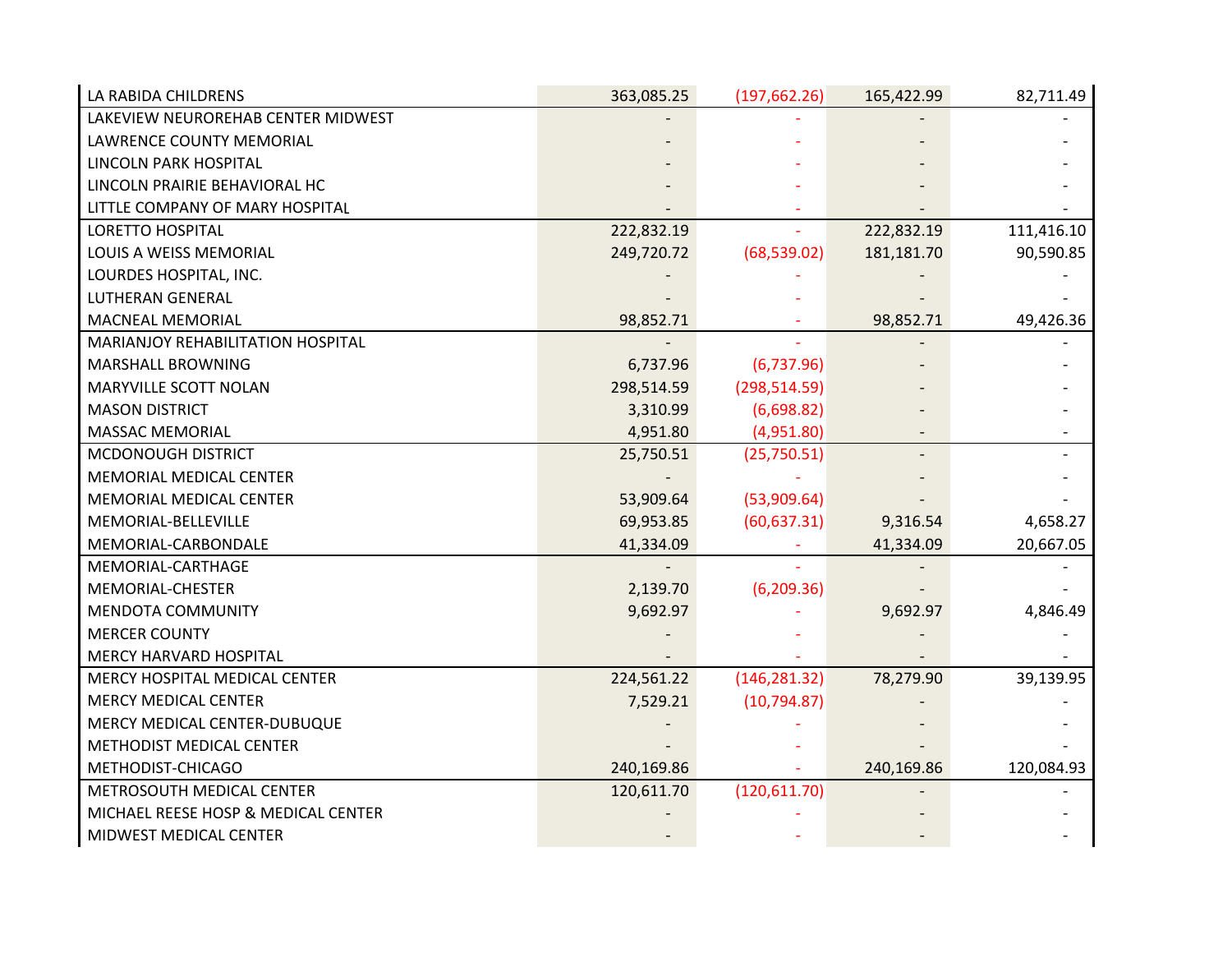| MIDWESTERN REGIONAL MEDICAL CENTER            |              |                |              |            |
|-----------------------------------------------|--------------|----------------|--------------|------------|
| <b>MORRIS HOSPITAL</b>                        | 23,093.19    | (23,093.19)    |              |            |
| <b>MORRISON COMMUNITY</b>                     | 487.56       | (8,501.40)     |              |            |
| MOUNT SINAI HOSPITAL MEDICAL CENTER           | 1,328,795.25 | (908, 917.09)  | 419,878.16   | 209,939.08 |
| <b>NAPERVILLE PSYCH VENTURES</b>              | 22,569.56    | (19,730.07)    | 2,839.49     | 1,419.75   |
| NORTHERN ILLINOIS MEDICAL CENTER              | 49,311.54    | (49,311.54)    |              |            |
| NORTHWEST COMMUNITY                           |              |                |              |            |
| NORTHWEST SUBURBAN COMMUNITY                  |              |                |              |            |
| NORTHWESTERN LAKE FOREST HOSPITAL             | 9,866.97     |                | 9,866.97     | 4,933.49   |
| NORTHWESTERN MEMORIAL                         | 439,505.22   | (153, 159.67)  | 286,345.55   | 143,172.77 |
| NORWEGIAN-AMERICAN                            | 467,588.45   | (72, 368.28)   | 395,220.17   | 197,610.09 |
| <b>OAK FOREST</b>                             |              |                |              |            |
| <b>OAK PARK HOSPITAL</b>                      | 151,752.42   | (120, 980.24)  | 30,772.18    | 15,386.09  |
| OSF HOLY FAMILY MEDICAL CENTER                |              |                |              |            |
| OTTAWA REG HOSP AND HEALTHCARE                | 21,175.68    |                | 21,175.68    | 10,587.84  |
| PALOS COMMUNITY                               |              |                |              |            |
| PANA COMMUNITY                                |              |                |              |            |
| <b>PARIS COMMUNITY</b>                        | 24,507.35    | (30,903.08)    |              |            |
| PASSAVANT AREA HOSPITAL                       | 17,714.68    | (585.10)       | 17,129.58    | 8,564.79   |
| PEKIN HOSPITAL                                | 27,018.56    |                | 27,018.56    | 13,509.28  |
| PERRY MEMORIAL                                | 1,981.18     |                | 1,981.18     | 990.59     |
| PINCKNEYVILLE COMMUNITY                       | 1,993.14     | (4,847.32)     |              |            |
| PRESENCE COVENANT MEDICAL CENTER              |              |                |              |            |
| PRESENCE HOLY FAMILY MEDICAL CENTER           |              |                |              |            |
| PRESENCE MERCY MEDICAL CENTER                 |              |                |              |            |
| PRESENCE OUR LADY RESURRECTION MEDICAL CENTER | 94,918.95    | (52, 591.11)   | 42,327.84    | 21,163.92  |
| PRESENCE RESURRECTION MEDICAL CENTER          |              |                |              |            |
| PRESENCE SAINT FRANCIS HOSPITAL               | 322,905.44   | (171,050.80)   | 151,854.64   | 75,927.32  |
| PRESENCE SAINT JOSEPH HOSPITAL - CHICAGO      | 382,627.08   | (207, 693.70)  | 174,933.38   | 87,466.69  |
| PRESENCE SAINT JOSEPH HOSPITAL - ELGIN        | 22,828.12    |                | 22,828.12    | 11,414.06  |
| PRESENCE SAINT JOSEPH MEDICAL CENTER          | 34,636.25    |                | 34,636.25    | 17,318.13  |
| PRESENCE SAINT MARY OF NAZARETH HOSPITAL      | 2,392,562.25 | (1,094,142.50) | 1,298,419.75 | 649,209.88 |
| PRESENCE ST MARY'S HOSPITAL                   |              |                |              |            |
| PRESENCE UNITED SAMARITANS MEDICAL CENTER     | 47,951.00    | (18, 736.61)   | 29,214.39    | 14,607.20  |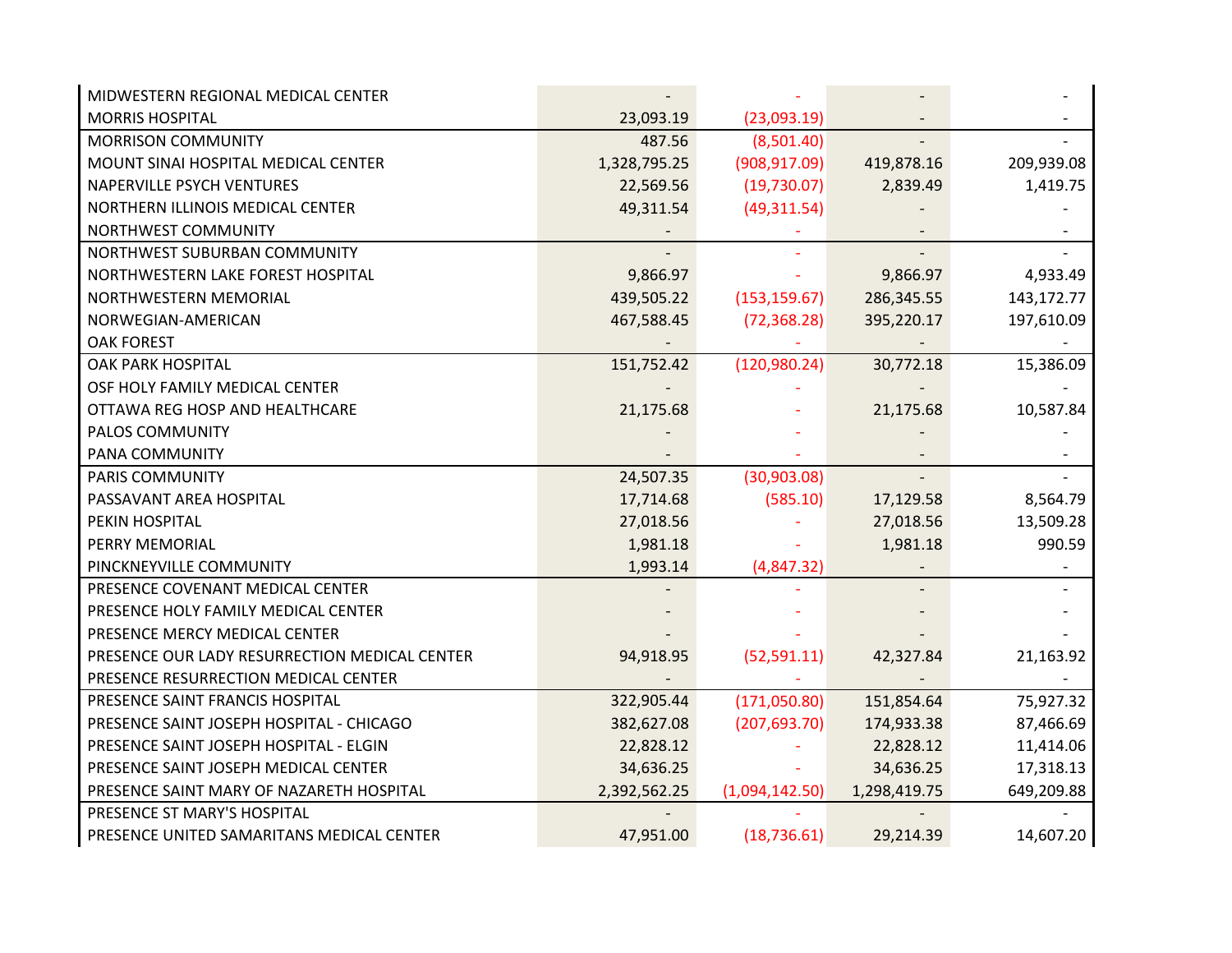| PROCTOR HOSPITAL                    | 6,193.33   |               | 6,193.33   | 3,096.67   |
|-------------------------------------|------------|---------------|------------|------------|
| PROVIDENT MEDICAL CENTER            |            |               |            |            |
| RANKEN JORDAN A PED REHAB CTR       |            |               |            |            |
| RED BUD REGIONAL HOSPITAL           |            |               |            |            |
| REHABILITATION INSTITUTE            |            |               |            |            |
| RICHLAND MEMORIAL                   |            |               |            |            |
| RIVEREDGE HOSPITAL                  |            |               |            |            |
| RIVERSIDE MEDICAL CENTER            |            |               |            |            |
| RM HEALTH PROVIDERS LTD PSP         |            |               |            |            |
| ROCHELLE COMMUNITY                  |            |               |            |            |
| ROCKFORD MEMORIAL                   | 25,287.72  | (2,875.10)    | 22,412.62  | 11,206.31  |
| <b>ROSELAND COMMUNITY</b>           | 284,692.76 | (139, 705.86) | 144,986.90 | 72,493.45  |
| RUSH UNIVERSITY MEDICAL CENTER      | 738,914.22 |               | 738,914.22 | 369,457.11 |
| SACRED HEART-CHICAGO                | 205,987.80 | (205, 987.80) |            |            |
| SALEM TOWNSHIP HOSPITAL             |            |               |            |            |
| SARAH BUSH LINCOLN HEALTH CENTER    |            |               |            |            |
| SARAH D. CULBERSTON MEMORIAL HEALTH |            |               |            |            |
| <b>SCHWAB REHABILITATION</b>        |            |               |            |            |
| <b>SHELBY MEMORIAL</b>              |            |               |            |            |
| <b>SHERMAN HOSPITAL</b>             | 63,172.48  |               | 63,172.48  | 31,586.24  |
| SHRINERS HOSPITAL FOR CHILDREN      |            |               |            |            |
| <b>SILVER CROSS</b>                 | 16,426.83  |               | 16,426.83  | 8,213.42   |
| SKOKIE HOSPITAL                     | 102,395.75 | (102, 395.75) |            |            |
| <b>SOUTH SHORE</b>                  | 240,360.30 | (115, 661.82) | 124,698.48 | 62,349.24  |
| SOUTH SUBURBAN HOSPITAL             | 61,975.75  |               | 61,975.75  | 30,987.88  |
| SOUTHEAST MISSOURI                  |            |               |            |            |
| <b>SPARTA COMMUNITY</b>             |            |               |            |            |
| ST ALEXIUS MEDICAL CENTER           | 6,408.85   |               | 6,408.85   | 3,204.43   |
| <b>ST ANTHONYS-ALTON</b>            |            |               |            |            |
| ST ANTHONYS-CHICAGO                 | 626,388.84 | (357, 118.26) | 269,270.58 | 134,635.29 |
| ST ANTHONYS-EFFINGHAM               | 10,240.89  |               | 10,240.89  | 5,120.45   |
| ST ANTHONYS-ROCKFORD                | 86,418.24  |               | 86,418.24  | 43,209.12  |
| ST BERNARDS-CHICAGO                 | 627,368.32 | (175, 589.96) | 451,778.36 | 225,889.18 |
| ST ELIZABETHS-BELLEVILLE            | 78,552.76  | (42, 374.72)  | 36,178.04  | 18,089.02  |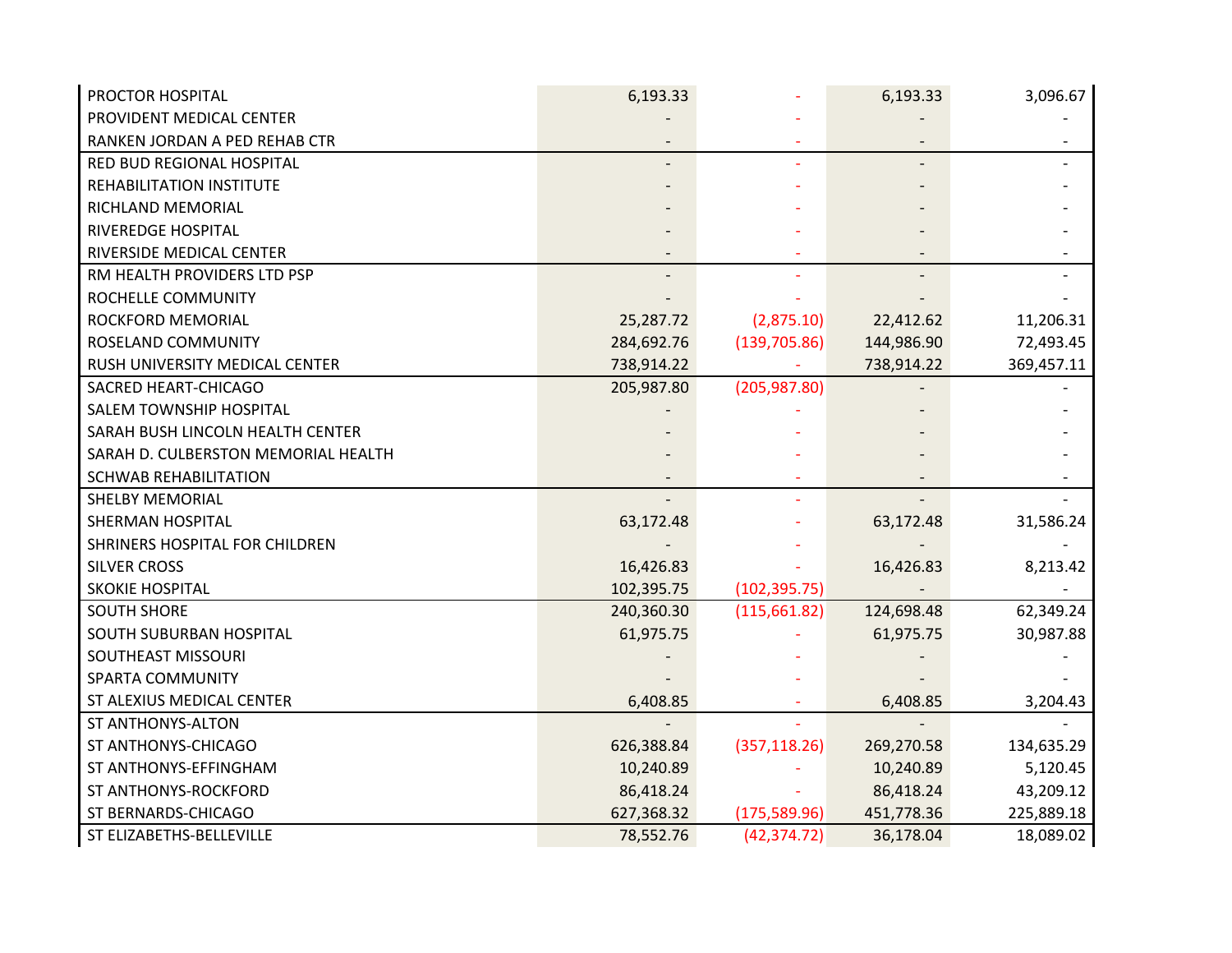| ST FRANCIS-CAPE GIRARDEAU                  |            |               |            |            |
|--------------------------------------------|------------|---------------|------------|------------|
| ST FRANCIS-LITCHFIELD                      |            |               |            |            |
| <b>ST FRANCIS-PEORIA</b>                   | 533,851.68 | (155, 256.52) | 378,595.16 | 189,297.58 |
| ST JAMES HOSP AND HLTH CTRS                | 19,983.12  |               | 19,983.12  | 9,991.56   |
| ST JAMES-PONTIAC                           |            |               |            |            |
| ST JOHNS-SPRINGFIELD                       | 42,291.90  |               | 42,291.90  | 21,145.95  |
| ST JOSEPHS-BREESE                          |            |               |            |            |
| ST JOSEPHS-HIGHLAND                        | 9,919.51   | (9,919.51)    |            |            |
| <b>ST LOUIS CHILDRENS</b>                  |            |               |            |            |
| ST LOUIS UNIVERSITY HOSPITAL               | 108,861.61 | (41, 277.25)  | 67,584.36  | 33,792.18  |
| ST LUKES WEST-CHESTERFIELD                 | 2,273.72   | (2, 273.72)   |            |            |
| ST MARGARETS-MERCY NORTH                   | 113,141.20 | (113, 141.20) |            |            |
| ST MARGARETS-MERCY SOUTH                   | 4,749.31   |               | 4,749.31   | 2,374.66   |
| ST MARGARETS-SPRING VALLEY                 | 5,621.10   | (5,621.10)    |            |            |
| <b>ST MARYS-CENTRALIA</b>                  | 38,850.93  |               | 38,850.93  | 19,425.47  |
| <b>ST MARYS-DECATUR</b>                    |            |               |            |            |
| ST MARYS-GALESBURG                         |            |               |            |            |
| <b>ST MARYS-ST LOUIS</b>                   | 8,084.35   | (3,256.20)    | 4,828.15   | 2,414.07   |
| <b>ST MARYS-STREATOR</b>                   | 47,195.80  | (13,083.10)   | 34,112.70  | 17,056.35  |
| ST. CATHERINE HOSPITAL                     |            |               |            |            |
| ST. JOESPH MEDICAL CENTER                  |            |               |            |            |
| ST. JOESPH MEMORIAL HOSPITAL               |            |               |            |            |
| ST. JOHNS MERCY MEDICAL CENTER             | 6,353.62   |               | 6,353.62   | 3,176.81   |
| ST. MARYS MEDICAL CENTER                   |            |               |            |            |
| <b>SWEDISH COVENANT</b>                    | 377,229.32 | (344, 772.78) | 32,456.54  | 16,228.27  |
| SWEDISH-AMERICAN                           |            |               |            |            |
| <b>TAYLORVILLE MEMORIAL HOSPITAL</b>       |            |               |            |            |
| THE FINLEY HOSPITAL                        |            |               |            |            |
| THE MONROE CLINIC                          | 2,414.20   | (2,414.20)    |            |            |
| THE NEUROLOGICAL AND ORTHOPEDIC INST OF CH |            |               |            |            |
| THE PAVILION FOUNDATION                    |            |               |            |            |
| THE REHAB INSTITUTE                        |            |               |            |            |
| THOMAS H BOYD MEMORIAL                     | 1,706.16   | (3, 151.08)   |            |            |
| THOREK HOSPITAL AND MEDICAL CENTER         | 376,859.43 | (57, 981.68)  | 318,877.75 | 159,438.87 |